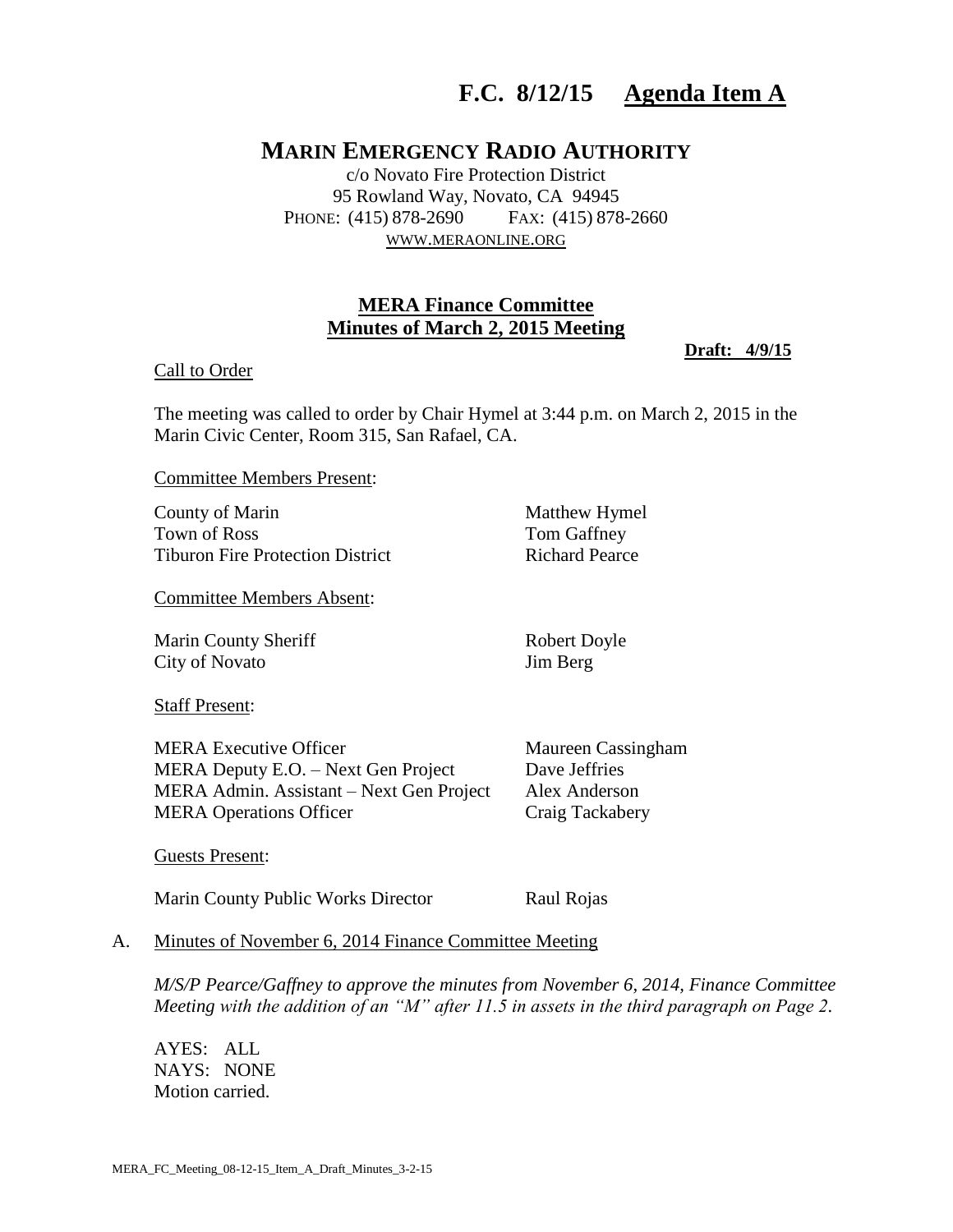#### B. Proposed Preliminary FY15-16 Operating Budget, New Project Financing and Refunding Revenue Bonds Budgets (Cassingham)

Cassingham distributed Exhibits 1 and 2 to the Proposed Preliminary FY15-16 Operating Budget which provide detail for the Operating Expense line items. She summarized her staff report noting the Operating Budget of \$1,811,251 reflects a 6% increase over prior year. The other Budgets, namely the Citizen Bank 2007 Loan and Debt Service for the 2010 Refunding Revenue Bonds, have little or no discretion respectively. The Contract Services and County Services line items reflect increases, noting the three contracts for County System Maintenance, Technical Services and Communications Engineering Services will be presented to the Executive and Governing Boards at their May meetings. She said the purpose of presenting these preliminary budgets now is to assist member agencies with the development of their proposed FY15-16 budgets.

Pearce asked if the County contracts reflected straight pass-through or if they could be negotiated. He said explanations for the increases should be provided to the Boards. Cassingham clarified that overhead calculations were discussed when the County Communications Engineering Services contract reflected the change from Chuck's independent contractor to County employee status. Hymel said the County doesn't want to subsidize these services and is open to discussing the level of services provided. He said most of these increases are based on cost-of-living adjustments. Pearce concurred with the reality of the cost increases but wanted to be prepared to explain them. Tackabery said the costs reflect the same service levels plus CPI.

Hymel asked about the increase in Contingency. Cassingham said the current year's Contingency of \$20,000 was used for additional Executive Officer administrative hours which had not been approved when the Operating Budget was adopted. She is recommending \$40,000 in FY15-16 given other impending Operating uncertainties. Gaffney asked how the budget numbers were developed. Cassingham confirmed the County provides their line item numbers. In the case of Site Rentals and Leases, the costs reflect escalators in longstanding leases that include required annual adjustments and/or CP1 increases. Likewise, she monitors monthly utility billings for usage and factors in announced rate adjustments. Hymel confirmed that rents are prescribed by contracts and utilities are based on usage and rates. Cassingham said that any unanticipated expenses need to be covered by Contingency because we do not seek increases in member Operating contributions during the fiscal period. Any unexpended funds from the Operating Budget are transferred by Governing Board action to the Replacement Fund upon acceptance of the Annual Audit. Cassingham confirmed for Hymel she will provide the member contribution schedules when the Preliminary Budgets are presented to the Executive Board on March 11. He said when members see their individual costs, it will be easier for them to put the proposed increase into context.

Gaffney inquired about the Project Note and Debt Service Budgets noting the actual Project Note payment of \$225,000 is somewhat less than that. Cassingham said the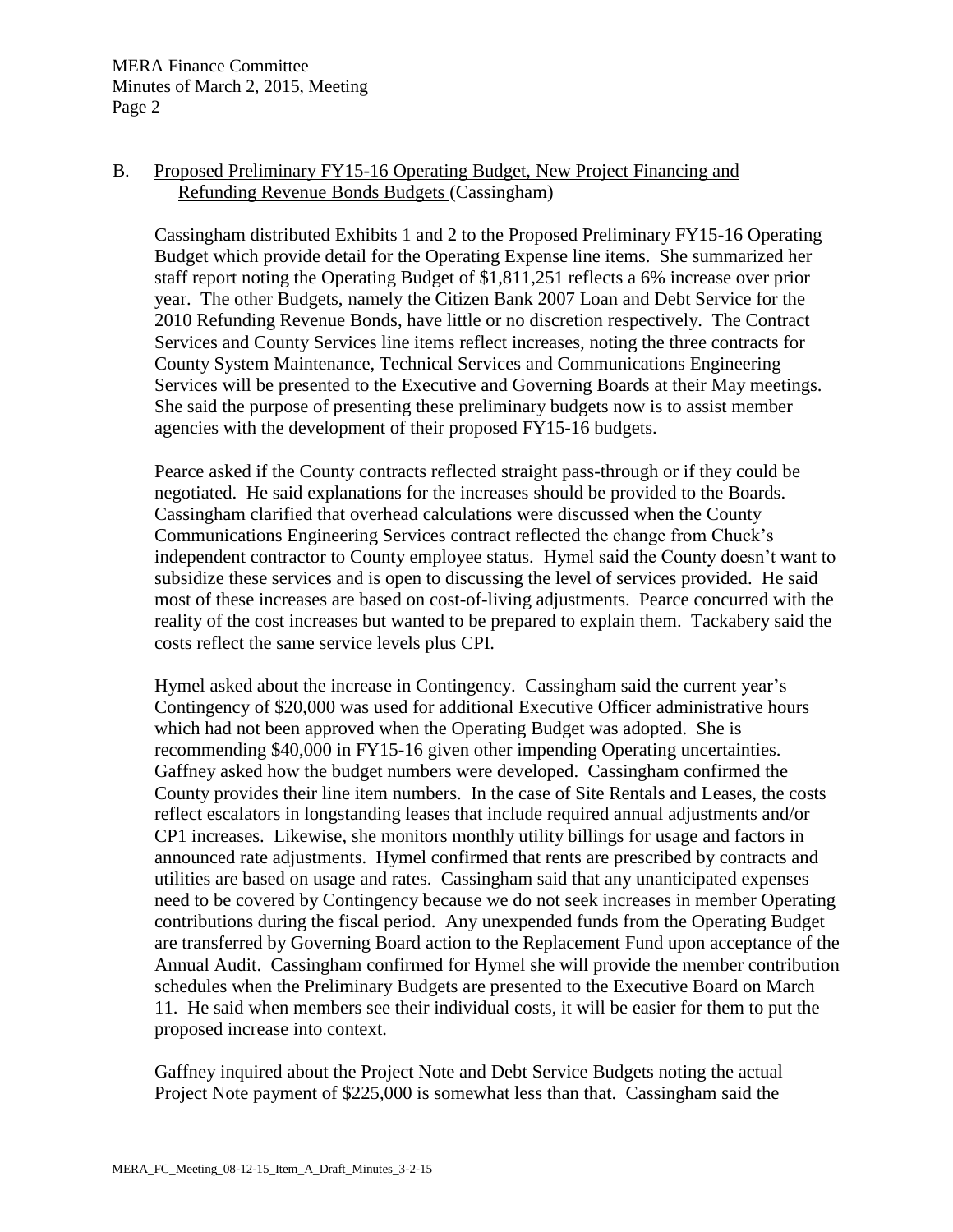Governing Board established this payment and that the actual is \$16,000 less. The difference increases the Project Note Budget by that amount annually and this Fund is used for capital purposes. Gaffney clarified the Debt Service payment is the actual amount collected by the Trustee. He confirmed that the amount of the Bond Reserve is recalculated annually based on 10% of the descending remaining outstanding balance. Cassingham said the Trustee credits MERA with the difference which is identified in a sub fund for the Reserve. Hymel asked if the Executive Officer's time spent on the Next Gen Project could be charged to the Replacement Fund, thereby reducing the Operating Budget. Cassingham explained that her 18 general administrative hours per week are charged to Operating and 7 hours per week for Next Gen are charged to the Replacement Fund.

*M/S/P Gaffney/Pearce to recommend the proposed Preliminary FY15-16 Operating, New Project Financing and Refunding Revenue Bonds Budgets as presented, to the Executive Board for action on March 11, 2015.* 

AYES: ALL NAYS: NONE ABSTENTIONS: NONE Motion carried.

#### C. Next Gen Project Cash Flow Projections – FY15-16 and FY16-17 (Tackabery)

Tackabery said he was asked to project Project cash flows for the next two fiscal years, which is challenging without a vendor contract. The forecasts are based on assumptions about timing and the amounts required to be paid upon milestones in the contract. As each milestone is reached, the estimates will be more refined. Hymel confirmed the annual parcel tax proceeds are \$3.6M and that the entire proceeds would be received within the fiscal year. He said MERA could appropriate these funds based on the fiscal year revenue. Gaffney said we could sign a contract for design and probably pay with cash. Tackabery added the assumptions the vendor contract would stipulate 20% due upon contract execution, 5% due on preliminary design completion, 5% due on final design completion, and 40% due on shipment of backbone equipment. Gaffney said the Project dictates the financing. Hymel added that bond proceeds would be needed in FY16-17 and parcel taxes could be used in FY15-16.

Gaffney asked about the use of generic radios and delay going out to bid on radios until later. Also, MERA could ask the vendor to guarantee radio prices for two years. There would be \$2.6M in interest costs if we sell bonds upfront. However, delaying issuance for one year would result in \$2.6M savings in interest costs. Tackabery replied that once the vendor is selected, we can negotiate a schedule of expenditures. Gaffney said the cash flow schedule should be updated based on changed date of issuance of the RFP. Tackabery said the vendor RFP should be issued this summer. This week the Consultant RFP will be released and the Consultant will work on the vendor RFP. Gaffney clarified that Appendix G: Estimated Costs for radios as \$8M. Rojas clarified that it is conceivable we could use generic radios but cautioned they could cost more in the end with additional features. He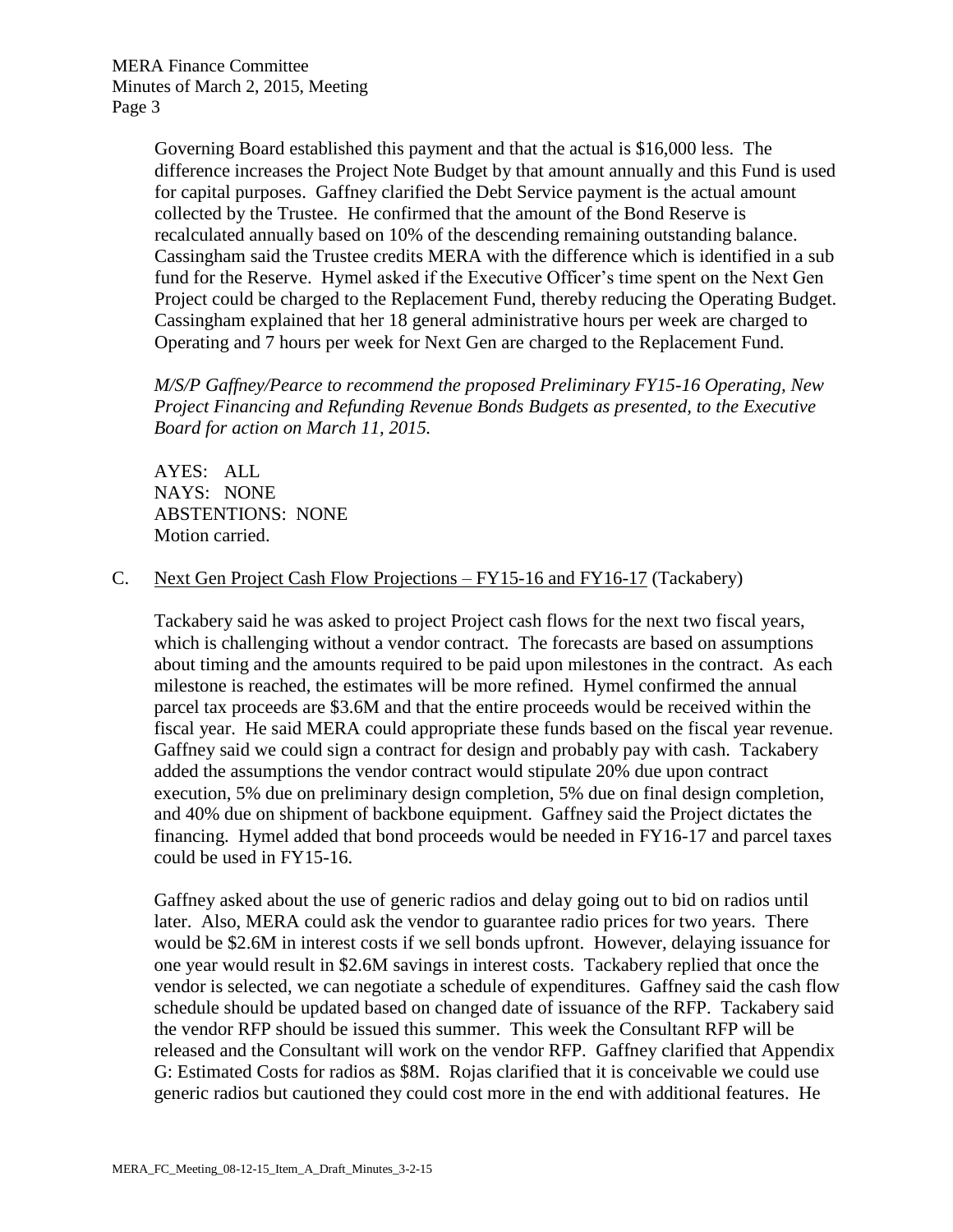said this should be looked into. The first batch of radios may be a better deal than later batches but this should be vetted with the vendor. Jeffries noted lessons learned from Gen I with early ordering of radios that sat for a long time. Rojas said the vendor should not deliver the radios until we are ready to have them go online. Jeffries added that new models may become available after the contract is approved. Rojas said we need to make sure we have the latest when we go live.

Gaffney asked about the number of radio sites, noting he thought there were currently 17. He noted that 4 new sites are part of Next Gen. Pearce asked for clarification of which are current and which are proposed for the Executive Board.

#### D. Review of MERA Reserve Funds Balances Re: Next Gen Project Cash Flow (Cassingham)

• Other Short-Term Options

Cassingham summarized her staff report, noting the depleted balance of the Replacement Fund which eliminates its use as a resource for FY15-16 Next Gen Project cash flow. While her report offered several resources for this use, if parcel tax proceeds can be advanced earlier in the fiscal period, these options may not be needed. An interfund transfer from the Emergency Fund to the Replacement should not be considered if there are other resources like a short-term loan or phased-bond financing.

Hymel said he will talk with County Finance about a dry-period loan which is a standard procedure for property tax entities. However, MERA's is not a property tax which may require a separate agreement. Gaffney said there is another option which is to access the current \$1.5M Bond Reserve for FY15-16 Next Gen costs and replace it with a surety policy for a cost of \$20,000 to \$30,000. Gaffney said he and staff could pursue this on MERA's behalf by seeking input from several consultants. We should also review this with Bond Counsel. Gaffney confirmed this would be a one-time transaction for the remaining life of the current Bonds. The disadvantage would be the loss of annual interest earnings which would be about \$50,000-\$60,000. He said a summary could be presented to the Executive and Governing Boards which discusses the surety's pros and cons. This is a good way to inexpensively access funds given the current minimal interest earnings on the Bond Reserve. It used to be an advantage to keep the Reserve given better past interest rates, but that is no longer the case.

Gaffney noted MERA received an unsolicited offer to refund the 2007 New Project Note at a 2.7% interest rate resulting in a savings of \$8,000 per year. While this is not a great interest rate, this is a good idea. Hymel inquired about rolling in the old debt to the new financing. Gaffney said this may not be possible since the Note was structured like an operating note. Hymel clarified this old debt would be separated from the Project at possibly a better interest. Gaffney said another reason to delay our bond issuance is to determine that actual amount of revenue the parcel tax will generate. Hymel agreed that not having to sell bonds in FY15-16 would give us this assurance. Gaffney said interest savings in doing this would add to the Project Contingency. We should also analyze a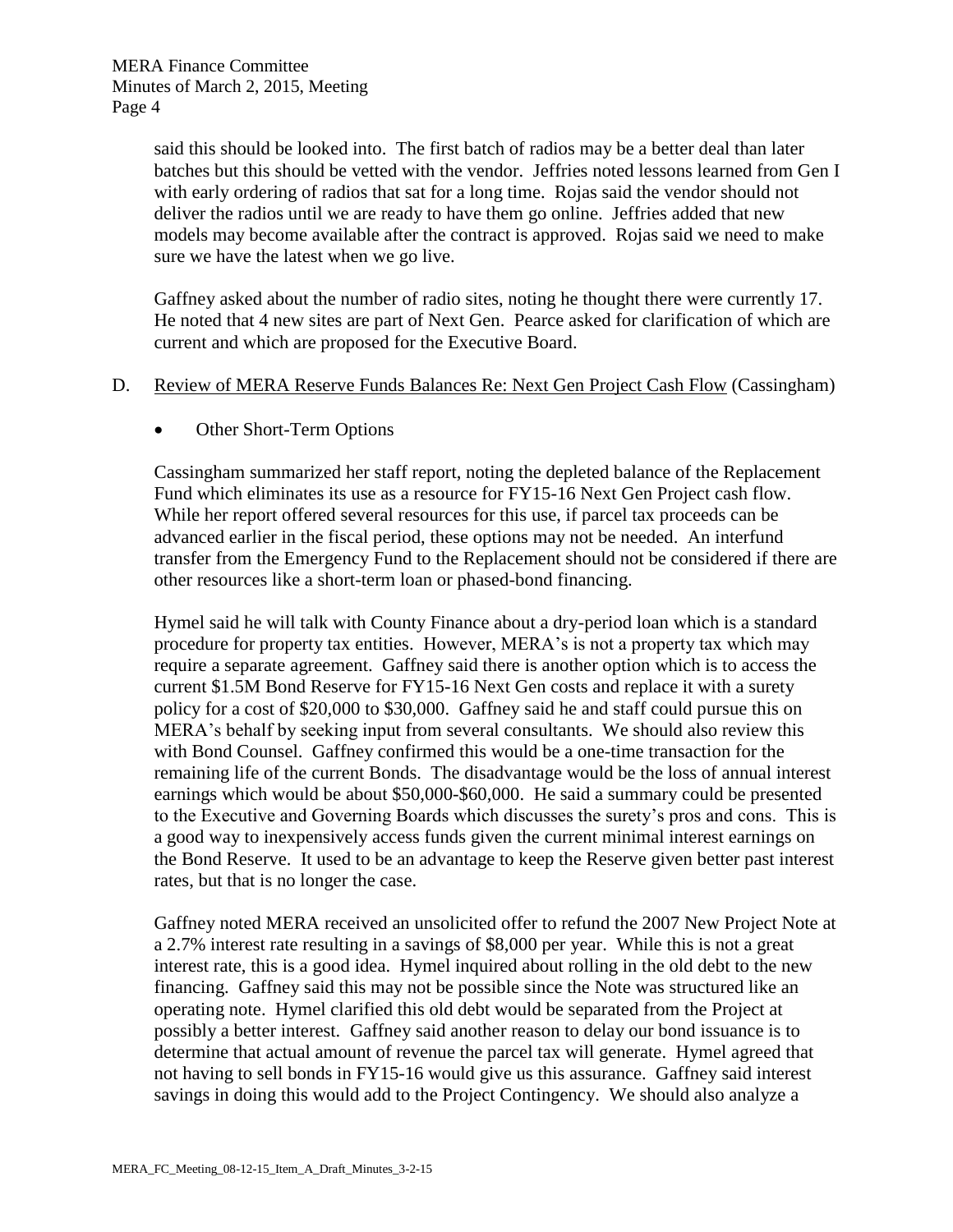short-term loan from the County as another option. Hymel said postponing financing would shorten the term of the bonds, possibly by as much as two years. He also confirmed that the new financing reserve could likewise be replaced by a surety. Gaffney said the Project Budget included capitalized interest, which we will not need and this can be used elsewhere in the Project.

Gaffney said Governing Board approval would be needed to use the current reserve as we are proposing. Hymel suggested adding this matter to the Governing Board's May meeting agenda at the same time they consider the annual budgets. Gaffney said since interest rates are not time sensitive at this point, this could wait until May. It was agreed that the old debt be refinanced when new financing is planned to reduce issuance costs. Pearce asked about the downside of waiting to issue bonds. Gaffney said current interest rates are very favorable now. The Project Budget was based on 4.5% estimated interest and we are in the area of 2.9% range now. Hymel said there is an issue of interest rate risk by waiting. Gaffney said by waiting one year, we benefit by confirming actual tax proceeds and save interest. Hymel added that by waiting, the Validation Action will be completed.

Cassingham provided a brief update on the Validation timeline, with the next step by Bond Counsel being to request an Entry of Default. The unknown is when we can get a court date. She will provide an updated schedule to the Executive Board on March 11. Hymel said this is a standard due diligence practice when you base your bond payment on a certain revenue stream. This should result in a more favorable interest rate when we issue which is a savings to the taxpayers. Cassingham said General Counsel has stated the validation process is a standard action by public agencies dating back to the 1960's. Gaffney confirmed MERA should pay for this action as part of its due diligence to strengthen our bond issue, save interest, and protect tax dollars. Cassingham said this action has been vetted with this Committee and Boards as a standard operating procedure to be taken upon the passage of Measure A which was confirmed on November 21. Gaffney added that, given legal challenges to other parcel charges, that it is incumbent on us to undertake the Validation.

It was the consensus of the Committee to authorize Gaffney and Cassingham to proceed with an analysis of surety replacement and recommendation of a consultant to facilitate acquisition of a surety to replace the current Bond Reserve, along with a cost comparison to permit its use for FY15-16 Next Gen Project cash flow. Their report will be presented at the May Executive and Governing Board meetings.

E. Next Gen Project Financing Team and Timeline (Cassingham)

It was agreed this had been discussed as part of Item D.

F. Financing of Next Gen Project Non-Police/Fire Services Costs (Cassingham)

Gaffney asked about reimbursement of the Replacement Fund for Next Gen Project expenses from parcel tax proceeds. Cassingham estimated the amount is about \$1M. She